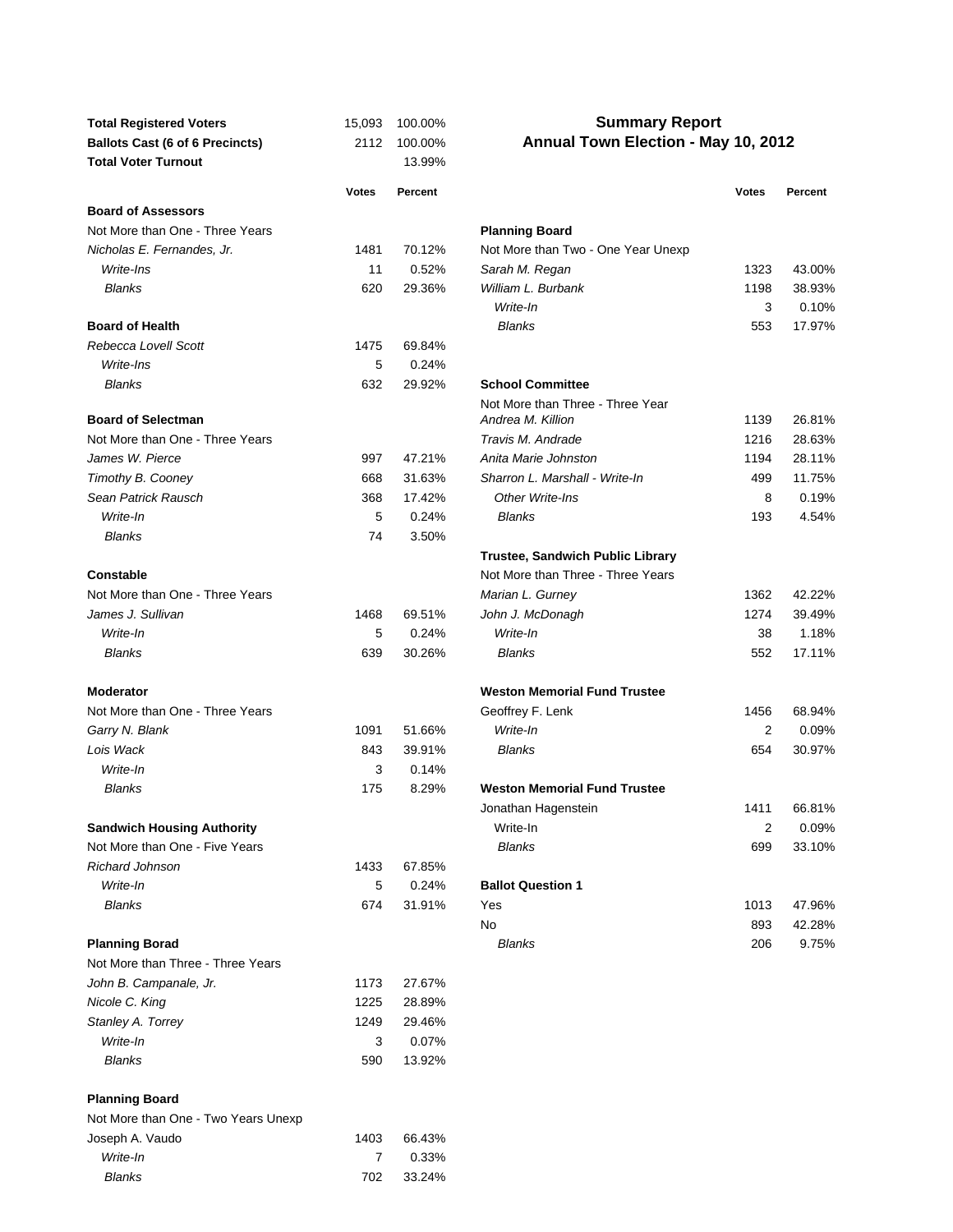## **TOWN OF SANDWICH ANNUAL TOWN ELECTION May 10, 2012**

| <b>Number of Registered Voters</b> | 15,093 |
|------------------------------------|--------|
| <b>Total Ballots Cast:</b>         | 2,112  |

**% of Total Voters**

13.99%

| <b>PRECINCT</b>                              | $\mathbf{1}$   | $\overline{2}$ | $\overline{\mathbf{3}}$ | 4        | 5      | 6      | <b>Total Votes Cast</b> | Grand        | %       |
|----------------------------------------------|----------------|----------------|-------------------------|----------|--------|--------|-------------------------|--------------|---------|
|                                              |                |                |                         |          |        |        |                         | <b>Total</b> | of Vote |
| <b>OFFICES/CANDIDATES</b>                    |                |                |                         |          |        |        |                         |              |         |
| Number of Eligible Voters by Precinct        | 2710           | 2685           | 2416                    | 2523     | 2435   | 2324   |                         | 15093        |         |
| <b>Total Ballots Cast</b>                    | 492            | 502            | 316                     | 233      | 273    | 296    | 2112                    |              |         |
| <b>Percentage By Precinct</b>                | 18.15%         | 18.70%         | 13.08%                  | $9.24\%$ | 11.21% | 12.74% |                         |              |         |
|                                              |                |                |                         |          |        |        |                         |              |         |
| <b>Board of Assessors</b>                    |                |                |                         |          |        |        |                         |              |         |
| <b>Not More than One - Three Years</b>       |                |                |                         |          |        |        |                         |              |         |
| Nicholas E. Fernandes, Jr.                   | 334            | 342            | 228                     | 172      | 198    | 207    | 1481                    | 1481         | 70.12%  |
| Write-Ins                                    | $\overline{2}$ |                |                         | $\Omega$ | C      | 3      | 11                      | 11           | 0.52%   |
| <b>Blanks</b>                                | 156            | 160            | 82                      | 61       | 75     | 86     | 620                     | 620          | 29.36%  |
| <b>Total</b>                                 | 492            | 502            | 316                     | 233      | 273    | 296    |                         | 2112         | 100.00% |
|                                              |                |                |                         |          |        |        |                         |              |         |
| <b>Number of Eligible Voters by Precinct</b> | 2710           | 2685           | 2416                    | 2523     | 2435   | 2324   |                         | 15093        |         |
| <b>Total Ballots Cast</b>                    | 492            | 502            | 316                     | 233      | 273    | 296    | 2112                    |              |         |
| <b>Percentage By Precinct</b>                | 18.15%         | 18.70%         | 13.08%                  | 9.24%    | 11.21% | 12.74% |                         |              |         |
|                                              |                |                |                         |          |        |        |                         |              |         |
| <b>Board of Health</b>                       |                |                |                         |          |        |        |                         |              |         |
| <b>Not More than One - Three Years</b>       |                |                |                         |          |        |        |                         |              |         |
| <b>Rebecca Lovell Scott</b>                  | 336            | 340            | 229                     | 166      | 198    | 206    | 1475                    | 1475         | 69.84%  |
| Write-Ins                                    |                |                |                         |          |        |        |                         |              | 0.24%   |
| <b>Blanks</b>                                | 154            | 162            | 85                      | 67       | 75     | 89     | 632                     | 632          | 29.92%  |
| <b>Total</b>                                 | 492            | 502            | 316                     | 233      | 273    | 296    |                         | 2112         | 100.00% |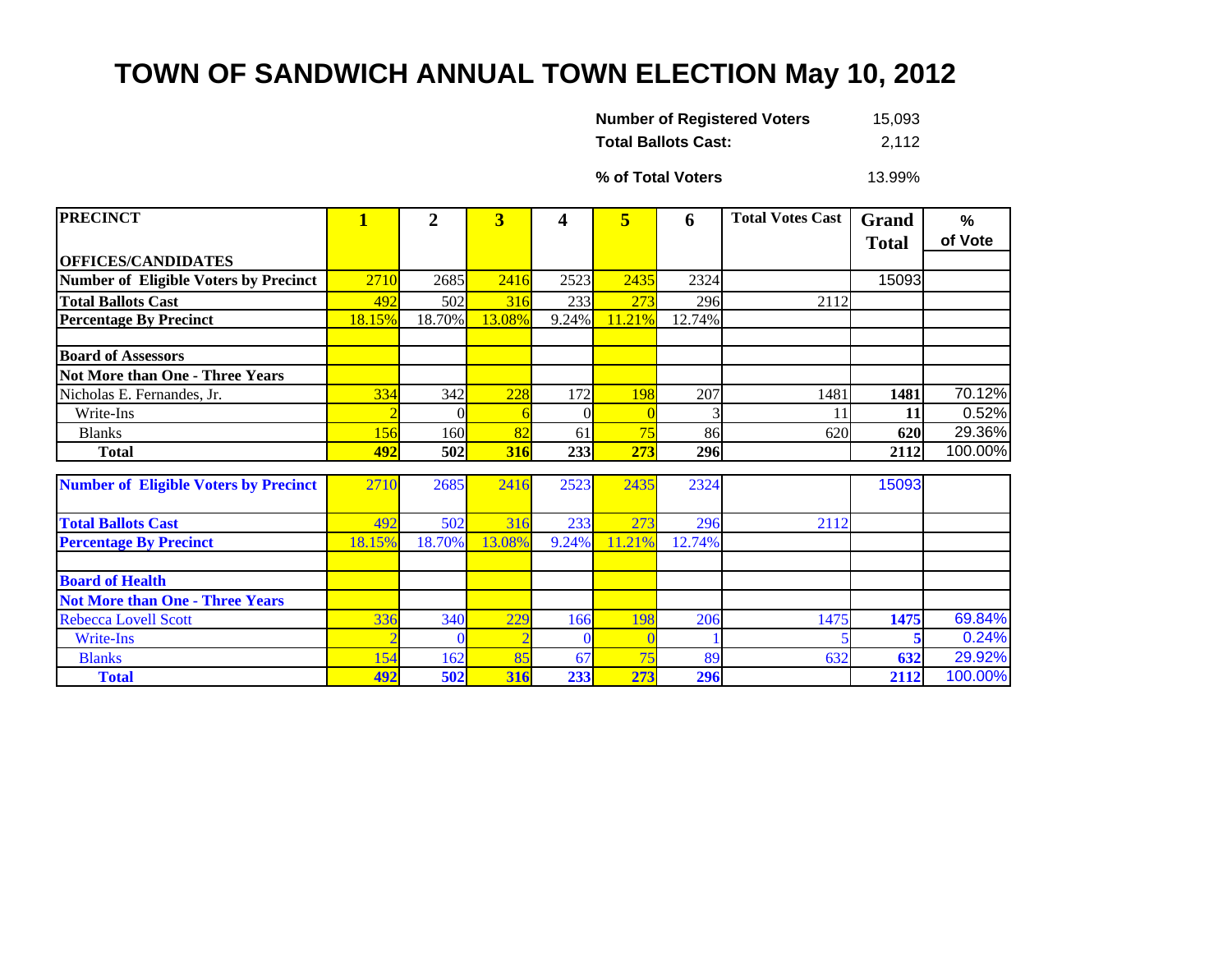| Number of Eligible Voters by Precinct        | 2710             | 2685     | 2416   | 2523             | 2435            | 2324            |                 | 15093 |         |
|----------------------------------------------|------------------|----------|--------|------------------|-----------------|-----------------|-----------------|-------|---------|
| <b>Total Ballots Cast</b>                    | 492              | 502      | 316    | 233              | 273             | 296             | 2112            |       |         |
| <b>Percentage By Precinct</b>                | 18.15%           | 18.70%   | 13.08% | 9.24%            | 11.21%          | 12.74%          |                 |       |         |
|                                              |                  |          |        |                  |                 |                 |                 |       |         |
| <b>Board of Selectman</b>                    |                  |          |        |                  |                 |                 |                 |       |         |
| <b>Not More than One - Three Years</b>       |                  |          |        |                  |                 |                 |                 |       |         |
| James W. Pierce                              | $\overline{227}$ | 255      | 156    | 97               | 119             | 143             | 997             | 997   | 47.21%  |
| Timothy B. Cooney                            | 159              | 169      | 109    | 78               | 75              | 78              | 668             | 668   | 31.63%  |
| Sean Patrick Rausch                          | 89               | 69       | 42     | 46               | 69              | $\overline{53}$ | 368             | 368   | 17.42%  |
| Write-In                                     |                  | $\Omega$ |        | $\Omega$         | $\Omega$        | 3               |                 |       | 0.24%   |
| <b>Blanks</b>                                | 16               |          |        | 12               | 10              | 19              | $\overline{74}$ | 74    | 3.50%   |
| <b>Total</b>                                 | 492              | 502      | 316    | $\overline{233}$ | 273             | 296             |                 | 2112  | 100.00% |
|                                              |                  |          |        |                  |                 |                 |                 |       |         |
| <b>Number of Eligible Voters by Precinct</b> | 2710             | 2685     | 2416   | 2523             | 2435            | 2324            |                 | 15093 |         |
| <b>Total Votes Cast</b>                      | 492              | 502      | 316    | 233              | 273             | 296             | 2112            |       |         |
| <b>Percentage By Precinct</b>                | 18.15%           | 18.70%   | 13.08% | 9.24%            | 11.21%          | 12.74%          |                 |       |         |
|                                              |                  |          |        |                  |                 |                 |                 |       |         |
| <b>Constable</b>                             |                  |          |        |                  |                 |                 |                 |       |         |
| <b>Not More than One - Three Years</b>       |                  |          |        |                  |                 |                 |                 |       |         |
| James J. Sullivan                            | 338              | 339      | 222    | 168              | 196             | 205             | 1468            | 1468  | 69.51%  |
| Write-In                                     |                  |          |        |                  |                 |                 |                 | 5     | 0.24%   |
| <b>Blanks</b>                                | 154              | 162      | 92     | 64               | $\overline{77}$ | 90              | 639             | 639   | 30.26%  |
| <b>Total</b>                                 | 492              | 502      | 316    | 233              | 273             | 296             |                 | 2112  | 100.00% |
|                                              |                  |          |        |                  |                 |                 |                 |       |         |
| <b>Number of Eligible Voters by Precinct</b> | 2710             | 2685     | 2416   | 2523             | 2435            | 2324            |                 | 15093 |         |
| <b>Total Votes Cast</b>                      | 492              | 502      | 316    | 233              | 273             | 296             | 2112            |       |         |
| <b>Percentage By Precinct</b>                | 18.15%           | 18.70%   | 13.08% | 9.24%            | 11.21%          | 12.74%          |                 |       |         |
|                                              |                  |          |        |                  |                 |                 |                 |       |         |
| <b>Moderator</b>                             |                  |          |        |                  |                 |                 |                 |       |         |
| <b>Not More than One - Three Years</b>       |                  |          |        |                  |                 |                 |                 |       |         |
| Garry N. Blank                               | 250              | 262      | 161    | 124              | 135             | 159             | 1091            | 1091  | 51.66%  |
| Lois Wack                                    | 200              | 199      | 125    | 88               | 117             | 114             | 843             | 843   | 39.91%  |
| Write-In                                     | $\Omega$         |          |        | $\Omega$         |                 | $\Omega$        |                 |       | 0.14%   |
| <b>Blanks</b>                                | 42               | 40       | 29     | 21               | $\overline{20}$ | 23              | 175             | 175   | 8.29%   |
| <b>Total</b>                                 | 492              | 502      | 316    | 233              | 273             | 296             |                 | 2112  | 100.00% |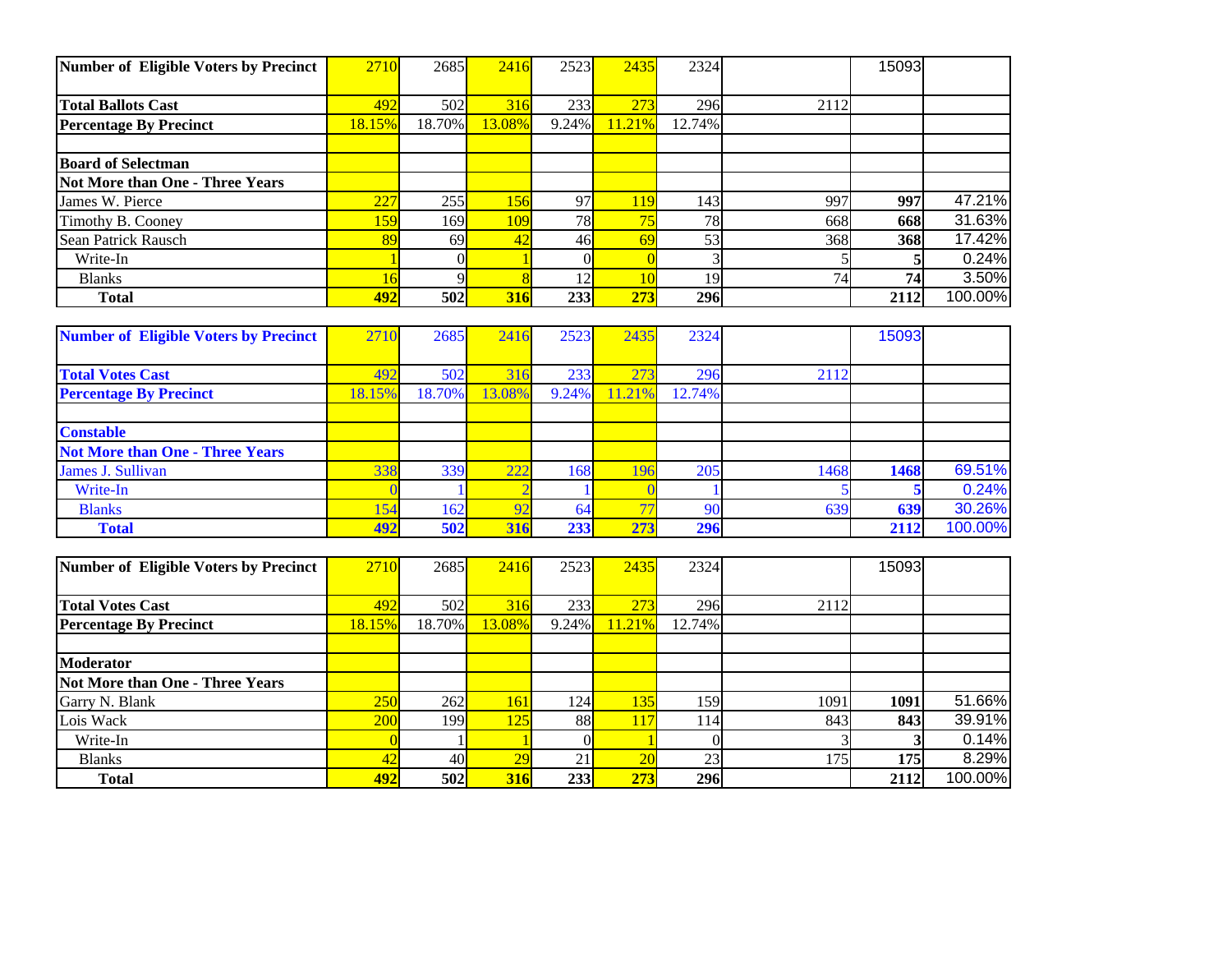| <b>Number of Eligible Voters by Precinct</b> | 2710   | 2685   | 2416   | 2523            | 2435  | 2324   |      | 15093 |         |
|----------------------------------------------|--------|--------|--------|-----------------|-------|--------|------|-------|---------|
|                                              |        |        |        |                 |       |        |      |       |         |
| <b>Total Votes Cast</b>                      | 492    | 502    | 316    | 233             | 273   | 296    | 2112 |       |         |
| <b>Percentage By Precinct</b>                | 18.15% | 18.70% | 13.08% | 9.24%           | 1.21% | 12.74% |      |       |         |
|                                              |        |        |        |                 |       |        |      |       |         |
| <b>Sandwich Housing Authority</b>            |        |        |        |                 |       |        |      |       |         |
| <b>Not More than One - Five Years</b>        |        |        |        |                 |       |        |      |       |         |
| <b>Richard Johnson</b>                       | 331    | 331    | 220    | 163             | 184   | 204    | 1433 | 1433  | 67.85%  |
| Write-In                                     |        |        |        |                 |       |        |      |       | 0.24%   |
| <b>Blanks</b>                                | 161    | 171    | 93     | 70 <sub>1</sub> | 89    | 90     | 674  | 674   | 31.91%  |
| <b>Total</b>                                 | 492    | 502    | 316    | 233             | 273   | 296    |      | 2112  | 100.00% |

| Number of Eligible Voters by Precinct | 2710   | 2685   | 2416   | 2523  | 2435   | 2324   |      | 15093 |         |
|---------------------------------------|--------|--------|--------|-------|--------|--------|------|-------|---------|
|                                       |        |        |        |       |        |        |      |       |         |
| <b>Total Votes Cast</b>               | 492    | 502    | 316    | 233   | 273    | 296    | 2112 |       |         |
| <b>Percentage By Precinct</b>         | 18.15% | 18.70% | 13.08% | 9.24% | 11.21% | 12.74% |      |       |         |
|                                       |        |        |        |       |        |        |      |       |         |
| <b>Planning Borad</b>                 |        |        |        |       |        |        |      |       |         |
| Not More than Three - Three Years     |        |        |        |       |        |        |      |       |         |
| John B. Campanale, Jr.                | 247    | 286    | 197    | 141   | 135    | 167    | 1173 | 1173  | 27.67%  |
| Nicole C. King                        | 278    | 273    | 191    | 1521  | 158    | 173    | 1225 | 1225  | 28.89%  |
| <b>Stanley A. Torrey</b>              | 276    | 293    | 207    | 146I  | 153    | 174    | 1249 | 1249  | 29.46%  |
| Write-In                              |        |        |        |       |        |        |      |       | 0.07%   |
| <b>Blanks</b>                         | 142    | 140    | 84     | 53    | 82     | 89     | 590  | 590   | 13.92%  |
| <b>Total</b>                          | 944    | 992    | 679    | 492   | 528    | 605    |      | 4240  | 100.00% |

| <b>Number of Eligible Voters by Precinct</b> | 2710   | 2685       | 2416   | 2523  | 2435       | 2324   |      | 15093 |         |
|----------------------------------------------|--------|------------|--------|-------|------------|--------|------|-------|---------|
|                                              |        |            |        |       |            |        |      |       |         |
| <b>Total Votes Cast</b>                      | 492    | 502        | 316    | 233   | 273        | 296    | 2112 |       |         |
| <b>Percentage By Precinct</b>                | 18.15% | 18.70%     | 13.08% | 9.24% | 11.21%     | 12.74% |      |       |         |
|                                              |        |            |        |       |            |        |      |       |         |
| <b>Planning Board</b>                        |        |            |        |       |            |        |      |       |         |
| <b>Not More than One - Two Years Unexp</b>   |        |            |        |       |            |        |      |       |         |
| Joseph A. Vaudo                              | 329    | 330        | 211    | 158   | <b>182</b> | 193    | 1403 | 1403  | 66.43%  |
| Write-In                                     |        |            |        |       |            |        |      |       | 0.33%   |
| <b>Blanks</b>                                | 163    | 171        | 102    | 74.   | 91         | 101    | 702  | 702   | 33.24%  |
| <b>Total</b>                                 | 492    | <b>502</b> | 316    | 233   | 273        | 296    |      | 2112  | 100.00% |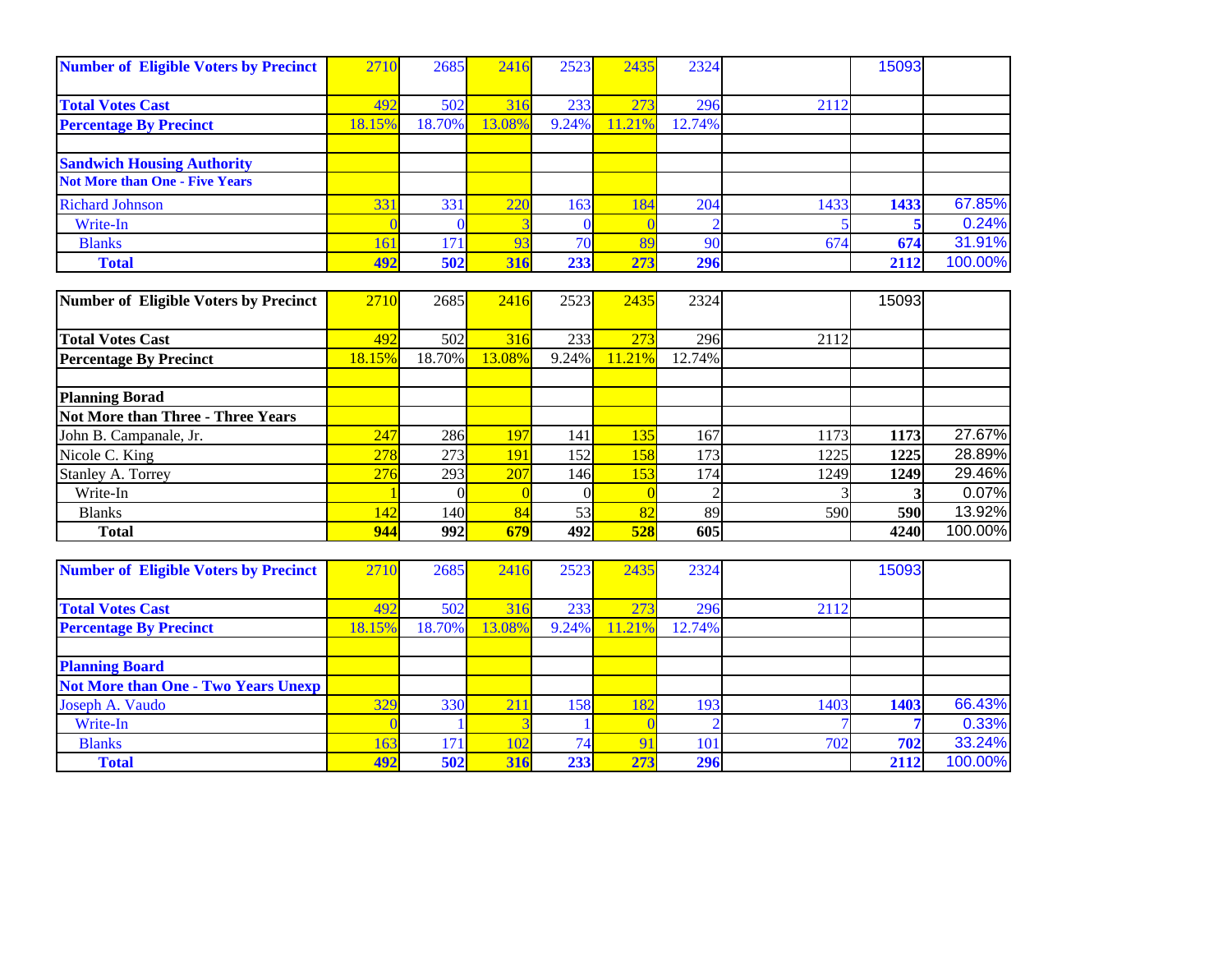| Number of Eligible Voters by Precinct | 2710   | 2685   | 2416   | 2523            | 2435       | 2324   |      | 15093 |         |
|---------------------------------------|--------|--------|--------|-----------------|------------|--------|------|-------|---------|
|                                       |        |        |        |                 |            |        |      |       |         |
| <b>Total Votes Cast</b>               | 492    | 502    | 316    | 233             | 273        | 296    | 2112 |       |         |
| <b>Percentage By Precinct</b>         | 18.15% | 18.70% | 13.08% | $9.24\%$        | 11.21%     | 12.74% |      |       |         |
|                                       |        |        |        |                 |            |        |      |       |         |
| <b>Planning Board</b>                 |        |        |        |                 |            |        |      |       |         |
| Not More than Two - One Year Unexp    |        |        |        |                 |            |        |      |       |         |
| Sarah M. Regan                        | 286    | 302    | 202    | 150I            | 183        | 200    | 1323 | 1323  | 43.00%  |
| William L. Burbank                    | 279    | 293    | 182    | 133             | <b>141</b> | 170    | 1198 | 1198  | 38.93%  |
| Write-In                              |        |        |        |                 |            |        |      |       | 0.10%   |
| <b>Blanks</b>                         | 135    | 142    | 80     | 60 <sup>l</sup> | 64         | 72     | 553  | 553   | 17.97%  |
| <b>Total</b>                          | 700    | 737    | 466    | 343             | <b>388</b> | 443    |      | 3077  | 100.00% |

| <b>Number of Eligible Voters by Precinct</b> | 2710   | 2685   | 2416   | 2523  | 2435            | 2324   |      | 15093 |         |
|----------------------------------------------|--------|--------|--------|-------|-----------------|--------|------|-------|---------|
|                                              |        |        |        |       |                 |        |      |       |         |
| <b>Total Votes Cast</b>                      | 492    | 502    | 316    | 233   | 273             | 296    | 2112 |       |         |
| <b>Percentage By Precinct</b>                | 18.15% | 18.70% | 13.08% | 9.24% | 11.21%          | 12.74% |      |       |         |
| <b>School Committee</b>                      |        |        |        |       |                 |        |      |       |         |
| <b>Not More than Three - Three Year</b>      |        |        |        |       |                 |        |      |       |         |
| Andrea M. Killion                            | 273    | 272    | 167    | 133   | 27              | 167    | 1139 | 1139  | 26.81%  |
| Travis M. Andrade                            | 284    | 277    | 179    | 148   | 39              | 189    | 1216 | 1216  | 28.63%  |
| <b>Anita Marie Johnston</b>                  | 275    | 290    | 189    | 142   | 32              | 166    | 1194 | 1194  | 28.11%  |
| Sharron L. Marshall - Write-In               |        | 117    | 85     | 61    | 88              | 75     | 499  | 499   | 11.75%  |
| <b>Other Write-Ins</b>                       |        |        |        |       |                 |        |      |       | 0.19%   |
| <b>Blanks</b>                                | 60     | 51     | 27     | 14    | $\overline{22}$ | 19     | 193  | 193   | 4.54%   |
| <b>Total</b>                                 | 967    | 1007   | 647    | 501   | 509             | 617    |      | 4248  | 100.02% |
|                                              |        |        |        |       |                 |        |      |       |         |
|                                              |        |        |        |       |                 |        |      |       |         |
|                                              |        |        |        |       |                 |        |      |       |         |
|                                              |        |        |        |       |                 |        |      |       |         |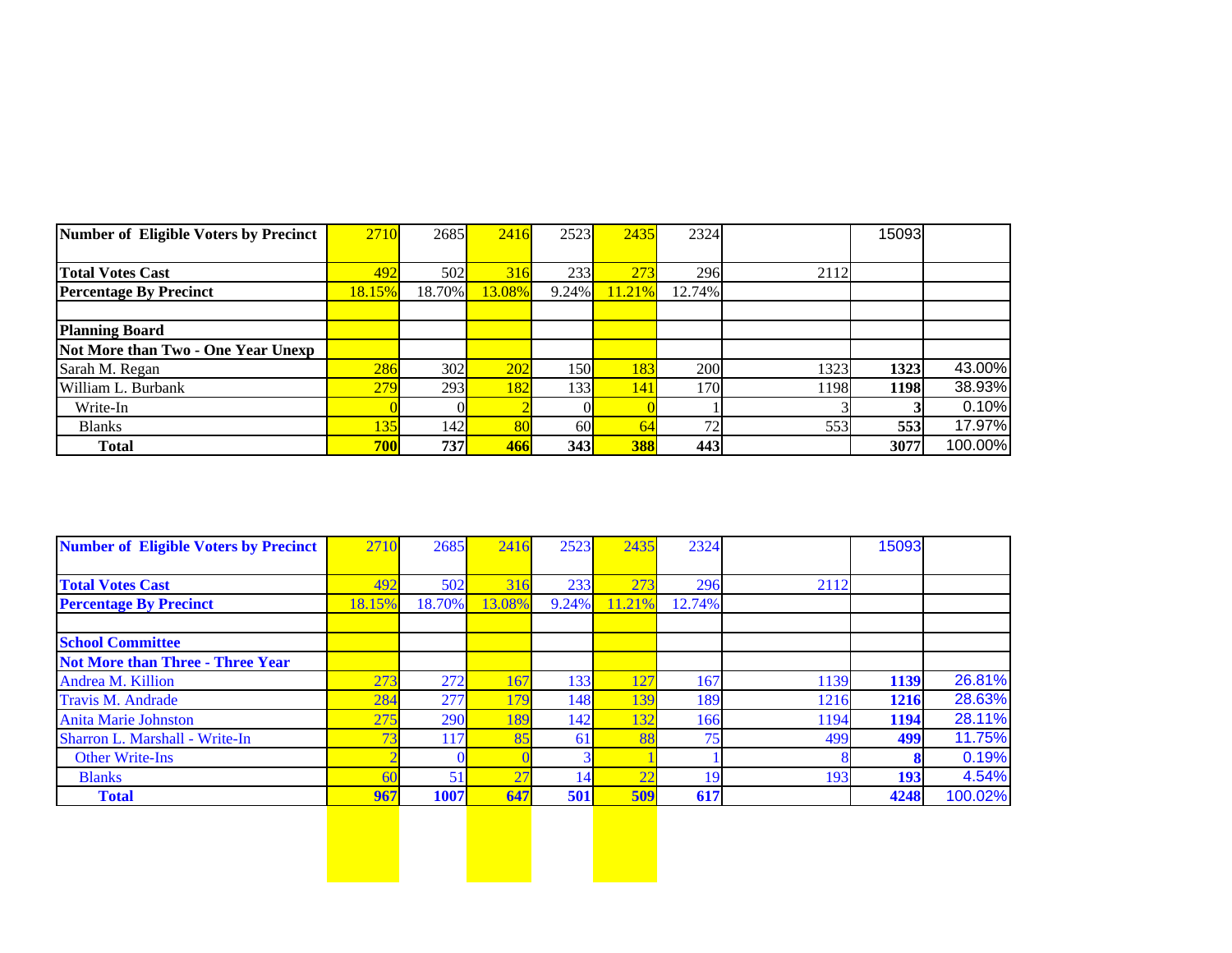|        | 316                                                                              |                                                                                          |            |                                                              |                          |                                                                                   |                                  |
|--------|----------------------------------------------------------------------------------|------------------------------------------------------------------------------------------|------------|--------------------------------------------------------------|--------------------------|-----------------------------------------------------------------------------------|----------------------------------|
| 18.15% | 13.08%                                                                           |                                                                                          | 11.21%     |                                                              |                          |                                                                                   |                                  |
|        |                                                                                  |                                                                                          |            |                                                              |                          |                                                                                   |                                  |
|        |                                                                                  |                                                                                          |            |                                                              |                          |                                                                                   |                                  |
|        |                                                                                  |                                                                                          |            |                                                              |                          |                                                                                   |                                  |
|        | 215                                                                              |                                                                                          | 179        |                                                              |                          | 1362                                                                              | 42.22%                           |
|        | 196                                                                              |                                                                                          | <b>152</b> |                                                              |                          | 1274                                                                              | 39.49%                           |
|        |                                                                                  |                                                                                          |            |                                                              |                          |                                                                                   | 1.18%                            |
|        |                                                                                  |                                                                                          |            |                                                              |                          | 552                                                                               | 17.11%                           |
|        | 493                                                                              |                                                                                          |            |                                                              |                          |                                                                                   |                                  |
|        | Number of Eligible Voters by Precinct<br>2710<br>492<br>295<br>296<br>132<br>731 | 2685<br>502<br>18.70%<br>326<br>296<br>$\overline{76}$<br>139 <sup> </sup><br><b>769</b> | 2416       | 2523<br>233<br>9.24%<br>148 <sup> </sup><br>148<br>60<br>363 | 2435<br>273<br>73<br>406 | 2324<br>296<br>2112<br>12.74%<br>1991<br>1362<br>1861<br>1274<br>72<br>552<br>464 | 15093<br>38<br><b>38</b><br>3226 |

| <b>Number of Eligible Voters by Precinct</b> | 2710   | 2685   | 2416   | 2523  | 2435   | 2324   |      | 15093 |         |
|----------------------------------------------|--------|--------|--------|-------|--------|--------|------|-------|---------|
|                                              |        |        |        |       |        |        |      |       |         |
| <b>Total Votes Cast</b>                      | 492    | 502    | 316    | 233   | 273    | 296    | 2112 |       |         |
| <b>Percentage By Precinct</b>                | 18.15% | 18.70% | 13.08% | 9.24% | 11.21% | 12.74% |      |       |         |
|                                              |        |        |        |       |        |        |      |       |         |
| <b>Weston Memorial Fund Trustee</b>          |        |        |        |       |        |        |      |       |         |
| <b>Not More than One - Three Years</b>       |        |        |        |       |        |        |      |       |         |
| <b>Geoffrey F. Lenk</b>                      | 328    | 343    | 224    | 162   | 190    | 209    | 1456 | 1456  | 68.94%  |
| Write-In                                     |        |        |        |       |        |        |      |       | 0.09%   |
| <b>Blanks</b>                                | 164    | 159    | 92     |       | 83     | 85     | 654  | 654   | 30.97%  |
| <b>Total</b>                                 | 492    | 502    | 316    | 233   | 273    | 296    |      | 2112  | 100.00% |

| Number of Eligible Voters by Precinct | 2710   | 2685             | 2416   | 2523            | 2435       | 2324   |      | 15093 |        |
|---------------------------------------|--------|------------------|--------|-----------------|------------|--------|------|-------|--------|
|                                       |        |                  |        |                 |            |        |      |       |        |
| <b>Total Votes Cast</b>               | 492    | 502              | 316    | 233             | 273        | 296    | 2112 |       |        |
| <b>Percentage By Precinct</b>         | 18.15% | 18.70%           | 13.08% | $9.24\%$        | 11.21%     | 12.74% |      |       |        |
|                                       |        |                  |        |                 |            |        |      |       |        |
| <b>Weston Memorial Fund Trustee</b>   |        |                  |        |                 |            |        |      |       |        |
| Not More than One - One Year Unexp    |        |                  |        |                 |            |        |      |       |        |
| Jonathan Hagenstein                   | 318    | 332              | 224    | 159             | <b>182</b> | 196    | 1411 | 1411  | 66.81% |
| Write-In                              |        |                  |        |                 |            |        |      |       | 0.09%  |
| <b>Blanks</b>                         | 73     | 170              | 92     | 74 <sub>1</sub> | 91         | 99     | 699  | 699   | 33.10% |
| <b>Total</b>                          | 492    | 502 <sup> </sup> | 316    | 233             | 273        | 296    |      | 2112  |        |

| <b>Number of Eligible Voters by Precinct</b> | 2710   | 2685   | 2416   | 2523     | 2435   | 2324   |      | 15093 |        |
|----------------------------------------------|--------|--------|--------|----------|--------|--------|------|-------|--------|
|                                              |        |        |        |          |        |        |      |       |        |
| <b>Total Votes Cast</b>                      | 492    | 502    | 316    | 233      | 273    | 296    | 2112 |       |        |
| <b>Percentage By Precinct</b>                | 18.15% | 18.70% | 13.08% | $9.24\%$ | 11.21% | 12.74% |      |       |        |
|                                              |        |        |        |          |        |        |      |       |        |
| <b>Ballot Question 1</b>                     |        |        |        |          |        |        |      |       |        |
| Yes                                          | 250    | 254    | 164    | 101      |        | 132    | 1013 | 1013  | 47.96% |
| <b>No</b>                                    | 184    | 199    | 127    | 104      | 140    | 139    | 893  | 893   | 42.28% |